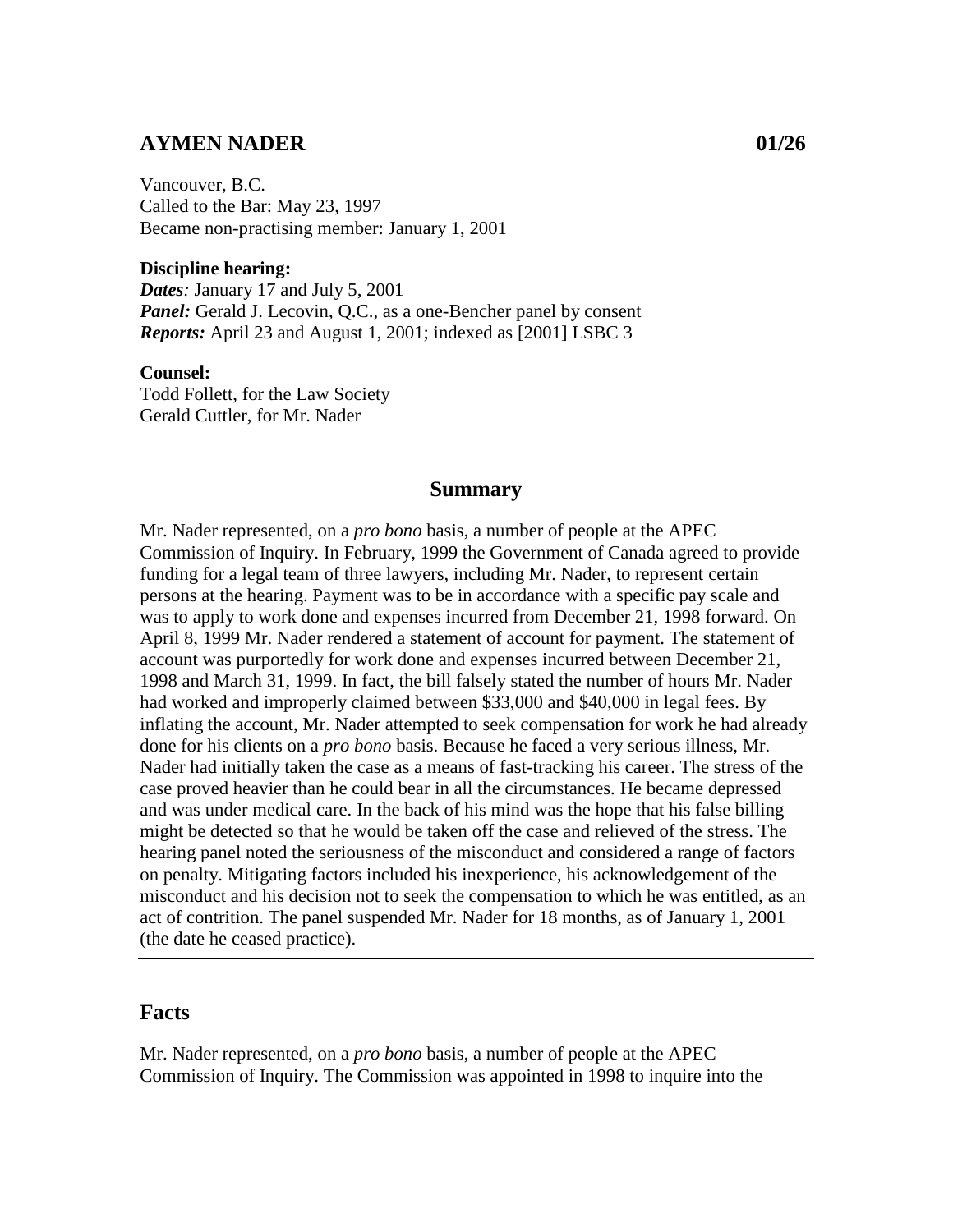police response to demonstrations of protesters at the 1997 Asia Pacific Economic Cooperation (APEC) conference at the University of B.C. campus in Vancouver.

In February, 1999 the Government of Canada agreed to provide funding for a legal team of three lawyers (Mr. Nader and lawyers A and W) to represent certain persons at the hearing. Payment was to be in accordance with a specific pay scale and was to apply for work done and expenses incurred from December 21, 1998 forward.

On April 8, 1999 Mr. Nader rendered a statement of account for payment from the Government of Canada. The account was purportedly for work done and expenses incurred between December 21, 1998 and March 31, 1999. Mr. Nader asked that he be remunerated at the highest level for his category on the basis that he had worked many *pro bono* hours for those clients for more than a year and a half.

A lawyer who reviewed these accounts for the Government of Canada wrote to Mr. Nader to request an affidavit attesting to the time he had spent on the files and to request access to his time dockets.

After receiving this letter, Mr. Nader raised the matter with lawyer W on the legal team. Mr. Nader said that he had in fact worked part time at a post-secondary institution since 1998, and full time during January and February, 2001 (which was part of the period he claimed to have worked on the APEC files). He admitted that, during that period, he had not actually worked 10 hours a day, six days a week on the APEC inquiry files as indicated on his statement of account.

Soon thereafter, on April 28, Mr. Nader told lawyer A and lawyer W that, by inflating his account, he had sought to be paid for the many hours of work he had done prior to December 21, 1998. The other lawyers advised Mr. Nader that this was no excuse for submitting a false account and that he should resign from the APEC legal team, report his conduct to the Law Society and obtain legal advice.

Mr. Nader sent a letter to his clients in the APEC inquiry indicating that he was resigning as counsel for personal and family reasons. Lawyer A subsequently sent a letter to the clients informing them that Mr. Nader's withdrawal resulted from a demand from the other lawyers on the legal team. At a subsequent meeting with the clients, Mr. Nader disclosed that he had submitted a false statement of account and had been asked to resign.

Mr. Nader wrote to the lawyer representing the Government of Canada to inform him that he would not provide an affidavit verifying his account as he could not swear to its accuracy. He withdrew his account for legal fees and tendered only documentation relating to disbursements. He also advised this lawyer of his resignation from the APEC legal team.

Lawyer A took issue with the accuracy of Mr. Nader's letter. He advised Mr. Nader of this and also demanded that Mr. Nader report himself to the Law Society by May 3, 1999, failing which lawyer A would make the report. Lawyer W endorsed lawyer A's position and urged Mr. Nader to seek legal advice. Both Mr. Nader and lawyer A reported the matter to the Law Society on May 4.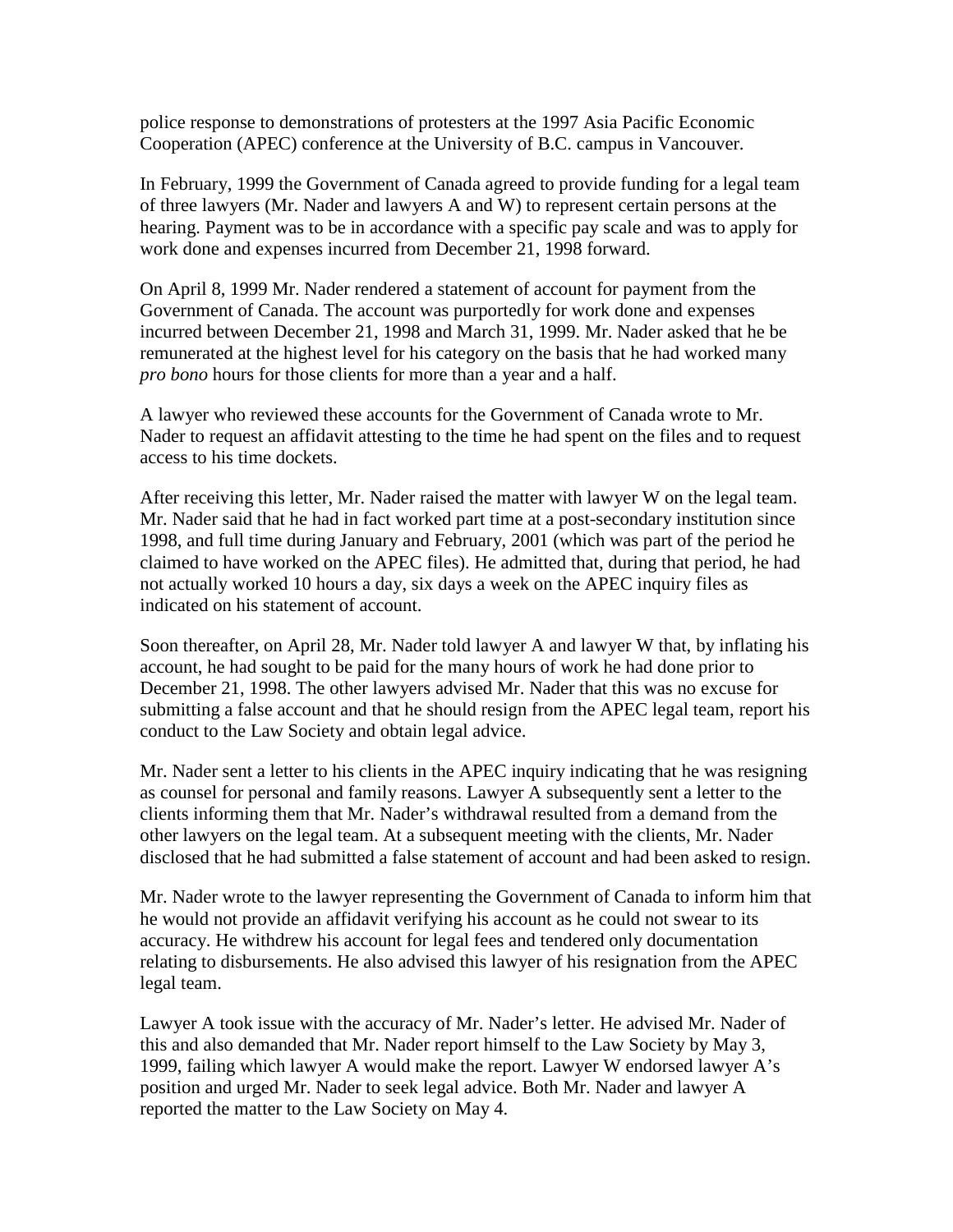In November, 1999 Mr. Nader admitted to professional misconduct in rendering a statement of account claiming \$73,397.50 in legal fees. In the account he falsely stated the hours worked. Although Mr. Nader did not keep time records, he wrongfully billed between \$33,000 and \$40,0000. He was entitled to bill for the balance of the account (at least \$33,000 based 385 hours at \$85 an hour), but he chose not to resubmit his account for this amount, as an act of contrition.

### **Decision**

By rendering a statement of account that falsely stated the hours worked and the amount he was entitled to bill, Mr. Nader's conduct constituted professional misconduct.

## **Penalty**

The hearing panel considered the range of issues relevant to penalty. Mr. Nader's inflation of the amount of time he had spent on the client files, in an attempt to be compensated for previous *pro bono* work, was fraudulent and, had it been successful, would have merited disbarment. The only mitigating factor was that he had done work on a *pro bono* basis, athough he had no right to be compensated for it.

Mr. Nader had no prior discipline offences. His conduct impacted on government, and therefore the public generally, and also on his clients, many of whom already held the justice system in low esteem.

The panel noted that greed was a motive for Mr. Nader and, had that been the only motive, would have warranted a long period of suspension if not disbarment. In the circumstances, however, Mr. Nader had been diagnosed with a very serious medical condition. He began work on a *pro bono* basis because he felt the APEC case was high profile and would serve to fast-track his career, which he expected to be shortened. However, the stress of the case became heavier than he could bear and this stress was exacerbated by the difficulties he faced in coping alone with his illness.

Mr. Nader considered, when putting forward his fraudulent bill, that it was a dangerous thing to do but, at worst, if he were caught, he would be taken off the case and relieved of the stressful situation. In the back of his mind was the hope that he would be caught and relieved of the stress.

Mr. Nader acknowledged his misconduct and redressed the wrong. While he had initially attempted to mislead the government lawyer respecting his inability to swear an affidavit and to mislead clients as to why he was withdrawing as counsel, he did correct the information when pressed to do so. He then fully acknowledged his misbehaviour to the Law Society and, out of a sense of contrition, did not bill the government the \$33,000 to \$40,000 to which he was entitled.

The panel was of the view that Mr. Nader knew what he was doing was wrong but, had he first discussed his problems with senior counsel, he would not have acted as he did.